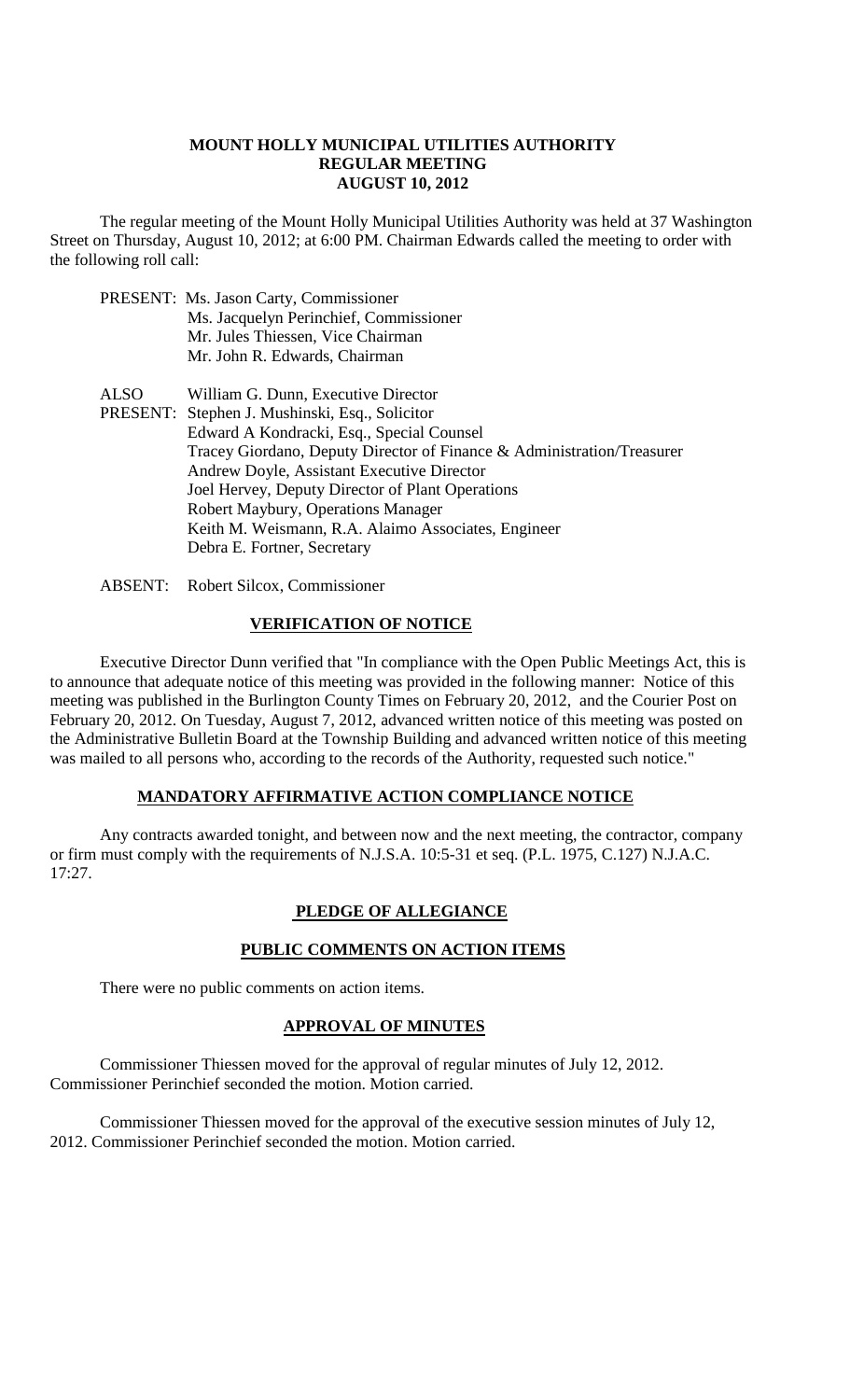### **OLD BUSINESS**

### **NEW BUSINESS**

## **PUBLIC HEARING**

Atlantic Woods Renewal Application for action at the September 13<sup>th</sup>, 2012 Board Meeting.

## **ENVIRONMENTAL POLICY**

Commissioner Carty moved for the approval of the environmental policy. Commissioner Thiessen seconded the motion. Motion carried.

Executive Director Dunn explained when the NJDEP conducts an inspection they would like to see an update in regards to what an Authority has done to show interest in furthering their job; the Environmental Policy is something they would like to see posted.

#### **2013 BUDGET COMMITTEE**

Chairman Edwards asked for volunteers or recommendations for the 2013 Budget Committee. Commissioner Silcox and Commissioner Thiessen will serve on the Budget Committee.

Chairman Edwards asked for volunteers or recommendations for the Union Negotiations Committee. Chairman Edwards and Commissioner Perinchief will serve on the Union Negotiations Committee.

#### **RESOLUTION 2012-47 A RESOLUTION APPROVING THE OPERATING EXPENSES FOR THE MONTH OF JULY 2012**

Commissioner Thiessen moved for the approval of Resolution 2012-47. Commissioner Perinchief seconded the motion. At the call of the roll, the vote was:

AYES: Commissioner Perinchief, Commissioner Thiessen, Chairman Edwards

NAYS: Commissioner Carty

#### **RESOLUTION 2012-47A**

## **A RESOLUTION APPROVING SEWER REFUND EXPENDITURES FOR THE MONTH OF JULY 2012**

Commissioner Carty moved for the approval of Resolution 2012-47A. Commissioner Thiessen seconded the motion. At the call of the roll, the vote was:

AYES: Commissioner Carty, Commissioner Perinchief, Commissioner Thiessen, Chairman Edwards.

NAYS:

## **RESOLUTION 2012-48**

#### **A RESOLUTION APPROVING THE EXPENDITURES FOR THE MONTH OF JULY 2012 FROM THE IMPROVEMENT AND REPLACEMENT FUND**.

Commissioner Thiessen moved for the approval of Resolution 2012-48. Commissioner Perinchief seconded the motion. At the call of the roll, the vote was:

AYES: Commissioner Carty, Commissioner Perinchief, Commissioner Thiessen, Chairman Edwards.

NAYS: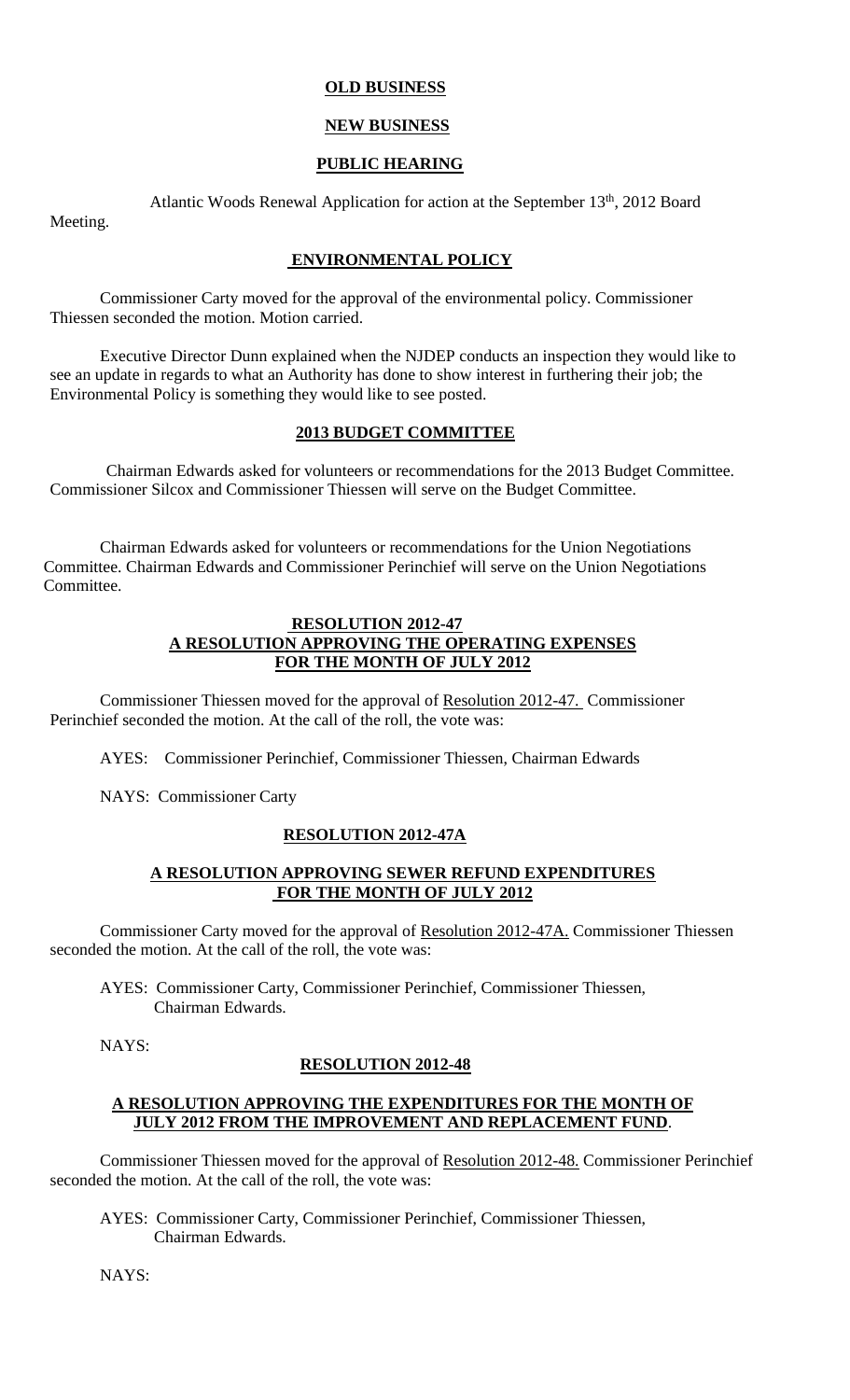## **COMMUNICATIONS**

Executive Director Dunn reported the construction of the Dialysis Center, located on Route 38 just as you get to Fostertown Road, is beginning. Their approximate connection fee is \$170,000.00

## **MATTERS TO BE PRESENTED BY THE PUBLIC**

There were no matters to be presented by the public.

## **REPORT OF THE EXECUTIVE DIRECTOR**

Executive Director Dunn reported the Authority is proceeding with the rehabilitation of three clarifiers at the plant; paint has chipped off the new clarifiers. Executive Director Dunn also stated the seeding at the Lumberton Plant is not satisfactory so he has been pursuing outside landscapers. In December the guarantee is up at the Maple Avenue site so any issues need to be resolved by then.

Executive Director Dunn stated the Solar Project has been resolved with respect to PSE&G costs by splitting the cost three ways equally. Also, Lumberton Township would like more landscaping at the Solar Project site. Executive Director Dunn reported he has already ordered 160 feet of lathing to expand the current fencing. Commissioner Thiessen asked if Lumberton has approved the landscaping with conditions. Executive Director Dunn confirmed it has.

## **REPORT OF THE ENGINEER**

The report of the Engineer was received.

Chairman Edwards asked if the Authority will be receiving a connection fee for the Naval project in Moorestown. Executive Director Dunn confirmed a connection fee will be received but the bidding process itself isn't until September or October of 2012.

## **REPORT OF THE DEPUTY DIRECTOR FOR PLANT OPERATIONS**

The Report of the Deputy Director of Plant Operations was received

## **REPORT OF THE DEPUTY DIRECTOR FOR REGULATORY AFFAIRS**

The Report of the Deputy Director for Regulatory Affairs was received.

The Deputy Director for Finance and Administration, Giordano, reported the Authority just received the last payment from FEMA. Total claims through FEMA and insurance was \$23,317.71 and we were reimbursed \$20,043.43 which left a balance of \$3,274.28 as the Authority's portion.

Chairman Edwards asked about the "trip and fall" suit the commissioners were advised of. Solicitor Mushinski explained a person apparently fell at the site of a repair project in Hainesport. The Authority was named in the litigation even though the repair was for a water line and the Authority had nothing to do with it. Solicitor Mushinski stated the Authority was incorrectly named because we are utilities.

## **REPORT OF THE SOLICITOR**

Solicitor Mushinski stated he has a personnel matter for closed session.

Solicitor Mushinski also stated he has prepared an amendment regarding PSE&G and the solar power project.

## **REPORT OF THE DEPUTY DIRECTOR OF FINANCE AND ADMINISTRATION**

The Report of the Deputy Director of Finance and Administration was received.

## **OTHER NEW BUSINESS**

There was no other new business.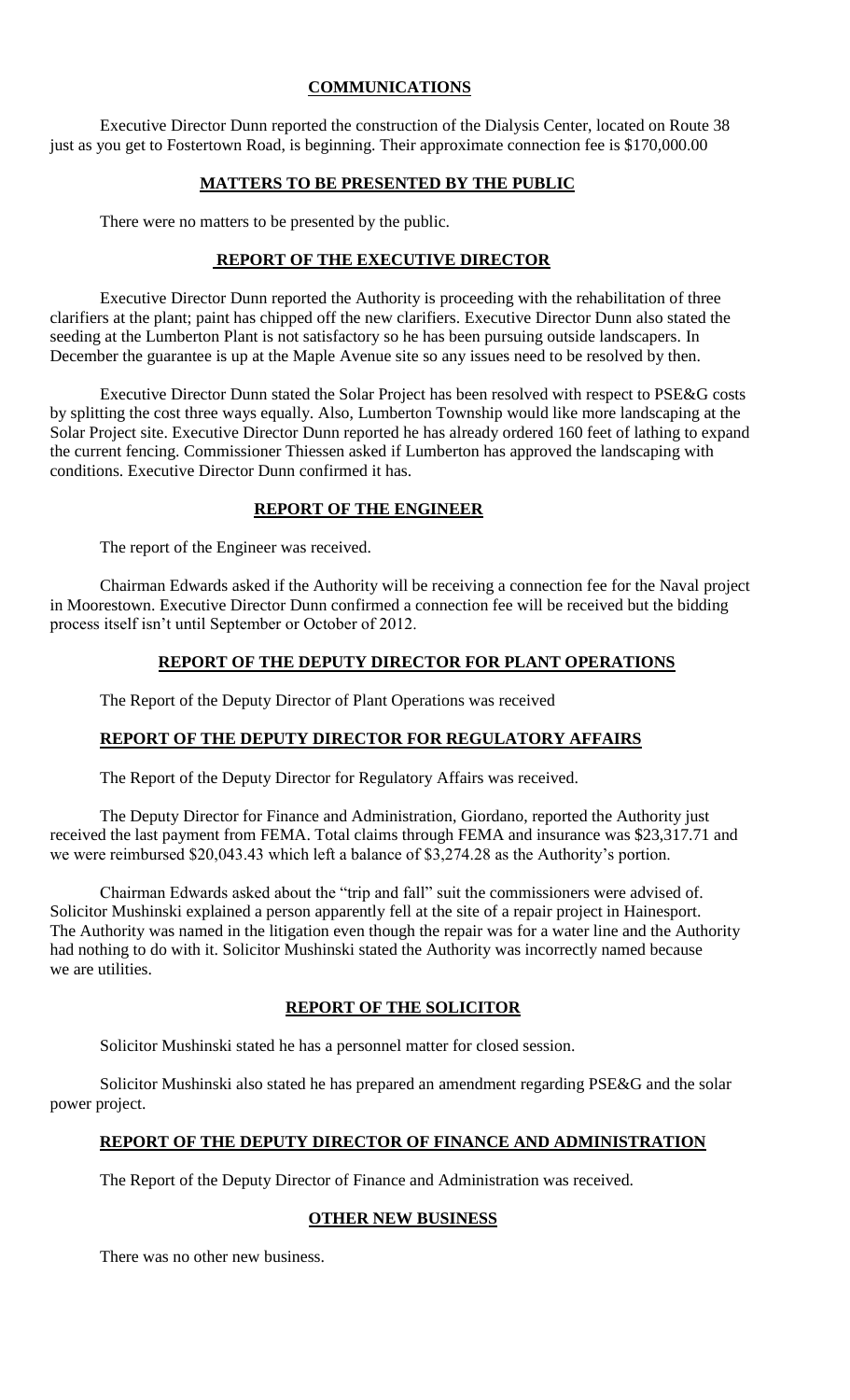## **MATTERS TO BE PRESENTED BY THE COMMISSIONERS**

Solicitor Mushinski stated he has a matter for closed session regarding personnel.

## **EXECUTIVE SESSION**

Commissioner Thiessen moved for the approval of Resolution 2012-49. Commissioner Perinchief seconded the motion.

At 6:15 PM the Authority Commissioners retired to Executive Session for a discussion involving personnel.

## **RESOLUTION 2012-49**

### **AUTHORIZING EXECUTIVE SESSION OF THE MOUNT HOLLY MUNICIPAL UTILITIES AUTHORITY FOR THE PURPOSE OF DISCUSSING PERSONNEL MATTERS**

**WHEREAS**, N.J.S.A. 10:4-12 allows for a Public Body to go into closed session during a Public Meeting; and

**WHEREAS**, the Mount Holly Municipal Utilities Authority has deemed it necessary to go into closed session to discuss certain matters which are exempted from public discussion; and

**WHEREAS**, the regular meeting of this Authority will reconvene following closed session;

**NOW, THEREFORE, BE IT RESOLVED** that the Mount Holly Township Municipal Utilities Authority will go into closed session for the following reasons as outlined in N.J.S.A. 10:4-12:

Discussions pertaining to personnel matters involving the current status of the Executive Director search.

**BE IT FURTHER RESOLVED** that the Authority hereby declares that its discussion of the aforementioned subject may be made public at a time when the Authority Attorney advises the Authority that the disclosure of the discussion will not detrimentally affect any right, interest or duty of the Authority or any other entity with respect to said discussion.

**BE IT FURTHER RESOLVED** that the Authority, for the aforementioned reasons, hereby declares that the public is excluded from the portion of the meeting during which the above discussion shall take place and hereby directs the Secretary to take the appropriate action to effectuate the terms of this resolution.

AYES: Commissioner Perinchief, Commissioner Thiessen, Chairman Edwards

NAYS: Commissioner Carty

The Authority Commissioners returned to regular session at 6:32 P.M.

Respectfully submitted,

Debra E. Fortner, Secretary

\_\_\_\_\_\_\_\_\_\_\_\_\_\_\_\_\_\_\_\_\_\_\_\_\_\_\_